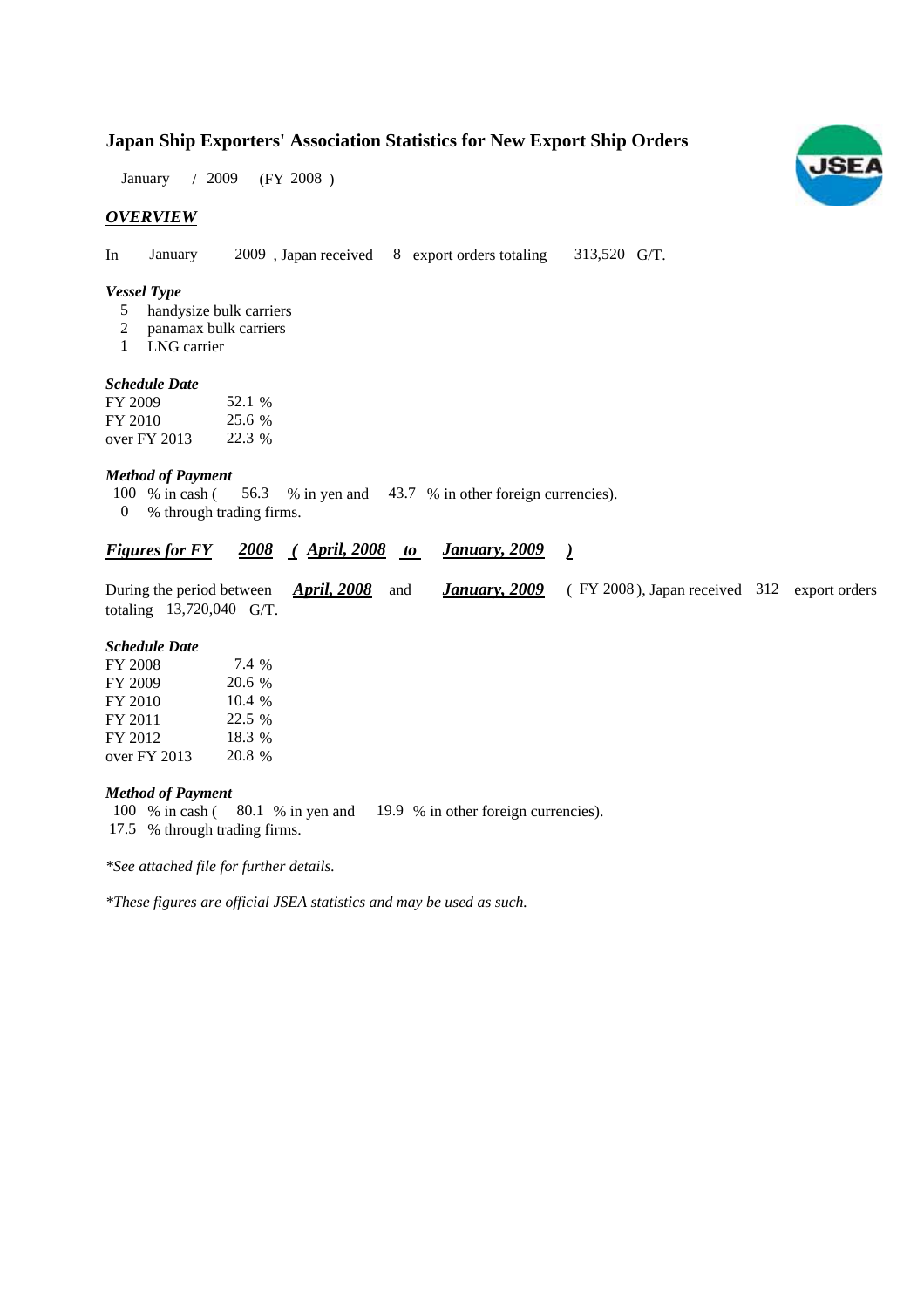#### New Export Orders Placed in January 2009 (FY 2008) Based on Fiscal Year

JSEA (February 2009)

| Description           | Apr 07 to Mar 08 |            | Apr 08 to Sept 08 |            | October 2008 |         | November 2008 |         | December 2008 |         | January 2009 |         | Apr 08 to Jan 09 |            | Jan 08 to Dec 08 |            |
|-----------------------|------------------|------------|-------------------|------------|--------------|---------|---------------|---------|---------------|---------|--------------|---------|------------------|------------|------------------|------------|
|                       |                  | G/T        | No.               | G/T        | No.          | G/T     | No.           | G/T     | No.           | G/T     | No.          | G/T     | No.              | G/T        | No.              | G/T        |
| <b>General Cargos</b> |                  | 2,501,450  | 14                | 695.380    |              | 17.200  |               |         |               |         |              |         |                  | 712.580L   | 20               | 1,026,080  |
| <b>Bulk Carriers</b>  | 468              | 22,185,949 | 237               | 9,603,750  |              | 209,910 |               | 448.150 |               | 214,770 |              | 193,520 | 265              | 10.670.100 | 364              | 15,800,120 |
| Tankers               |                  | 2,708,809  | 26                | 1,731,960  |              | 344,700 |               | 80,500  |               | 60,200  |              | 120,000 | 32               | 2,337,360  | 48               | 2,599,720  |
| Combined Carriers     |                  |            |                   |            |              |         |               |         |               |         |              |         |                  |            |                  |            |
| <b>Others</b>         |                  |            |                   |            |              |         |               |         |               |         |              |         |                  |            |                  |            |
| Total                 | 576              | 27,396,208 | 277               | 12,031,090 |              | 571,810 | <b>10</b>     | 528,650 |               | 274,970 |              | 313,520 | 312              | 13,720,040 | 432              | 19,425,920 |
| FY 2007 / FY 2006 (%) |                  | $* 124.3$  |                   | 99.2       |              | 16.1    |               | 20.3    |               | 8.9     |              | 24.1    |                  | 60.5       |                  | $** 78.6$  |
| In CGT                |                  | 12,244,284 |                   | 5,498,619  |              | 284,340 |               | 219,823 |               | 127,370 |              | 193,700 |                  | 6,323,852  |                  | 8,815,549  |

*Figures for shipbuilding orders of 500 G/T and over for export as steel vessels placed with JSEA members are covered.*

\*FY 2007/FY2006

\*\*Calendar Year 2008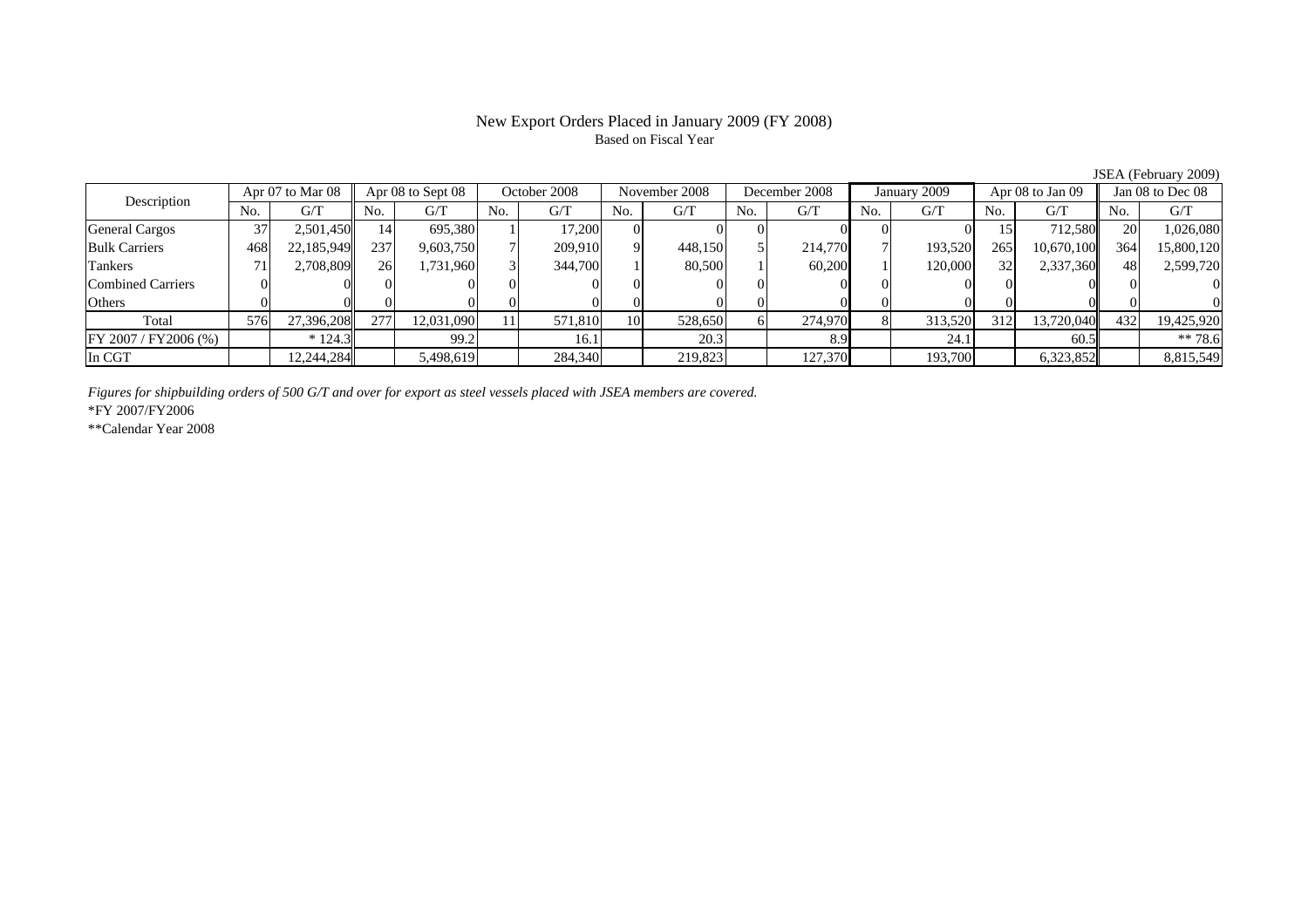## Based on Fiscal Year

No. I G/T II No. I G/T II No. I G/T II No. I G/T G/T II No. I G/T II No. I G/T II No. I G/T II No. I G/T II No  $G/T$ General Cargos ( 42 1,924,092 17 501,072 2 109,191 0 0 0 0 0 3 160,784 22 771,047 33 1,326,249 Bulk Carriers 203 8,514,614 97 4,166,523 23 1,119,133 16 683,723 18 876,036 24 959,920 178 7,805,335 217 9,262,151 Tankers | 86 4,992,122 38 1,675,764 6 331,461 10 703,729 9 666,902 9 734,336 72 4,112,192 92 5,391,433 Combined Carriers 0 0 0 0 0 0 0 0 0 0 0 0 0 0 0 0Others 0 0 1 7,000 0 0 0 0 0 0 0 0 1 7,000 1 7,000 Total 331 15,430,828 153 6,350,359 31 1,559,785 26 1,387,452 27 1,542,938 36 1,855,040 273 12,695,574 343 15,986,833 FY 2007 / FY2006 (%) \* 96.7 92.4 117.1 161.7 126.4 123.4 107.7 \*\* 108.0 In CGT | | 7,473,807 || | 3,148,484 | | 758,169 | | 597,113 | | 708,934 | | 897,257 | | 6,109,957 | | 7,645,432 Description Apr 07 to Mar 08 || Apr 08 to Sept 08 || October 2008 || November 2008 || December 2008 || January 2009 || Apr 08 to Jan 09 || Jan 08 to Dec 08

*Deliveries of new shipbuilding orders of 500 G/T and over for export as steel vessels placed with JSEA members are covered.*

\*FY 2007/FY2006

\*\*Calendar Year 2008

JSEA (February 2009)

# Export Ships Delivered in January 2009 (FY 2008)